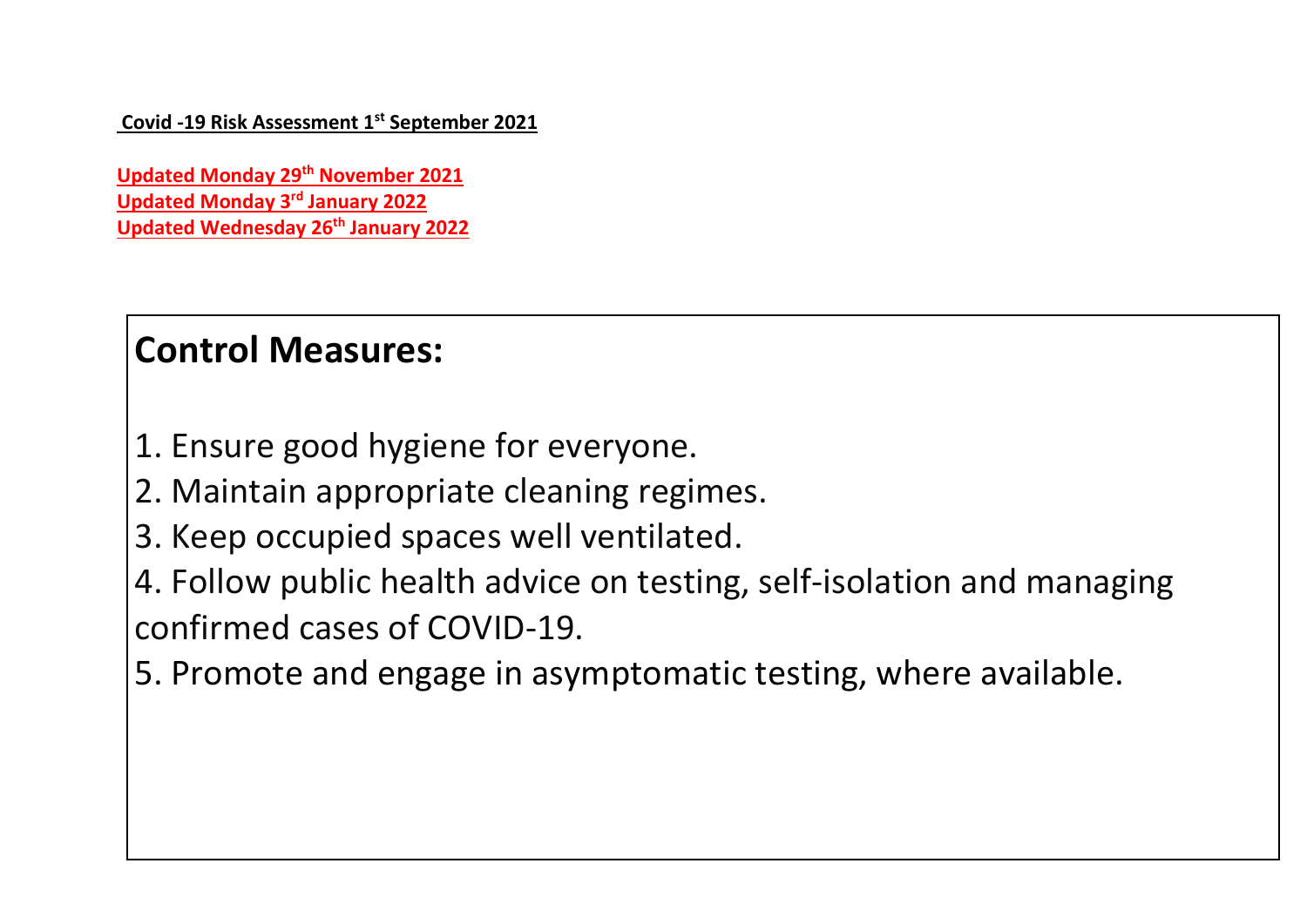| <b>Identified risks</b> | <b>Mitigating actions</b><br><b>Overall</b><br>assessm<br>ent of<br>risk<br>before<br>mitigation<br>(Red/Amb<br>er/ Green) | <b>Overall</b><br>assessment<br>of risk<br><b>AFTER</b><br>mitigation<br>(Red/Amb<br>er/ Green) | <b>Evidence to support</b><br>assessment |
|-------------------------|----------------------------------------------------------------------------------------------------------------------------|-------------------------------------------------------------------------------------------------|------------------------------------------|
|-------------------------|----------------------------------------------------------------------------------------------------------------------------|-------------------------------------------------------------------------------------------------|------------------------------------------|

| 1. Risk of inadequate<br>preparations for | 16 | Deep clean of whole school during summer break.                 | 2 x extra cleaners employed<br>from 10am - 1pm every day                                                                                                                      |
|-------------------------------------------|----|-----------------------------------------------------------------|-------------------------------------------------------------------------------------------------------------------------------------------------------------------------------|
| re-opening parts of                       |    | Usual daily clean of the school from 6am - 9am each morning     | for break and lunchtime                                                                                                                                                       |
| schools leads to                          |    |                                                                 | cleaning                                                                                                                                                                      |
| infection or other                        |    | Lunch time cleaners will wipe down all door handles, banisters, |                                                                                                                                                                               |
| risks e.g. cleaning                       |    | desks, chairs, sinks and clean all staff and pupil toilets      | All cleaners follow Juniper<br>guidelines. Detergent in the<br>water disinfects the cloth as<br>cleaning.<br>Manager from Juniper to<br>perform regular checks on<br>clearers |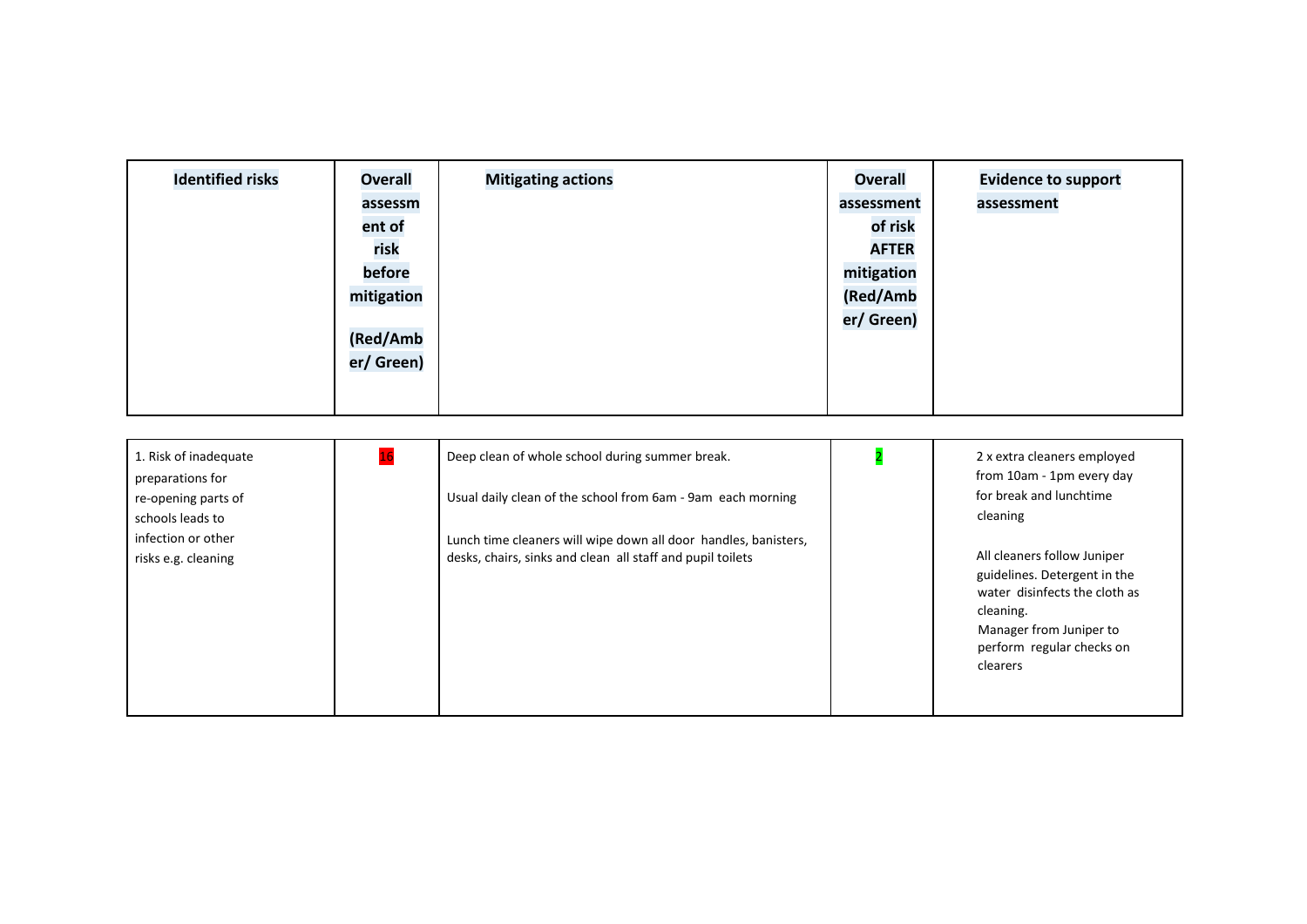| 2. Risk of inadequate<br>daily cleaning | 16 | All areas used during the day should be cleaned each morning   | Site supervisor to liaise with<br>cleaners.               |
|-----------------------------------------|----|----------------------------------------------------------------|-----------------------------------------------------------|
|                                         |    | Tables and door handles wiped down during the day              | Site supervisor to report any                             |
|                                         |    |                                                                | issues to DHT                                             |
|                                         |    | Bannisters to be wiped before school, at lunchtime and after   |                                                           |
|                                         |    | school                                                         | 2 x extra cleaners employed from                          |
|                                         |    | Pedal bins within each classroom - waste will be double bagged | 10am - 1pm every day for<br>break and lunchtime cleaning. |
|                                         |    |                                                                | Head cleaner to check there is                            |
|                                         |    |                                                                | enough dettol spray, soap,                                |
|                                         |    |                                                                | tissues and paper towels in each                          |
|                                         |    |                                                                | class daily. Staff to report to DHT                       |
|                                         |    |                                                                | if any issues                                             |
|                                         |    |                                                                | Pedal bins purchased                                      |
|                                         |    |                                                                |                                                           |

| 3. Risk of external<br>visitors bringing<br>infection into the<br>school |  | Minimise external visitors<br>Only prearranged contractors allowed on site if an appointment<br>has been made in advance<br>Contractors to follow staff cleaning protocol on entry to the<br>school.<br>All details of visitors recorded for track and trace.<br>All visitors to use hand sanitiser on entry to the building. This<br>includes parents visiting the school. |  | Hand sanitiser available at all<br>Entrances |
|--------------------------------------------------------------------------|--|-----------------------------------------------------------------------------------------------------------------------------------------------------------------------------------------------------------------------------------------------------------------------------------------------------------------------------------------------------------------------------|--|----------------------------------------------|
|--------------------------------------------------------------------------|--|-----------------------------------------------------------------------------------------------------------------------------------------------------------------------------------------------------------------------------------------------------------------------------------------------------------------------------------------------------------------------------|--|----------------------------------------------|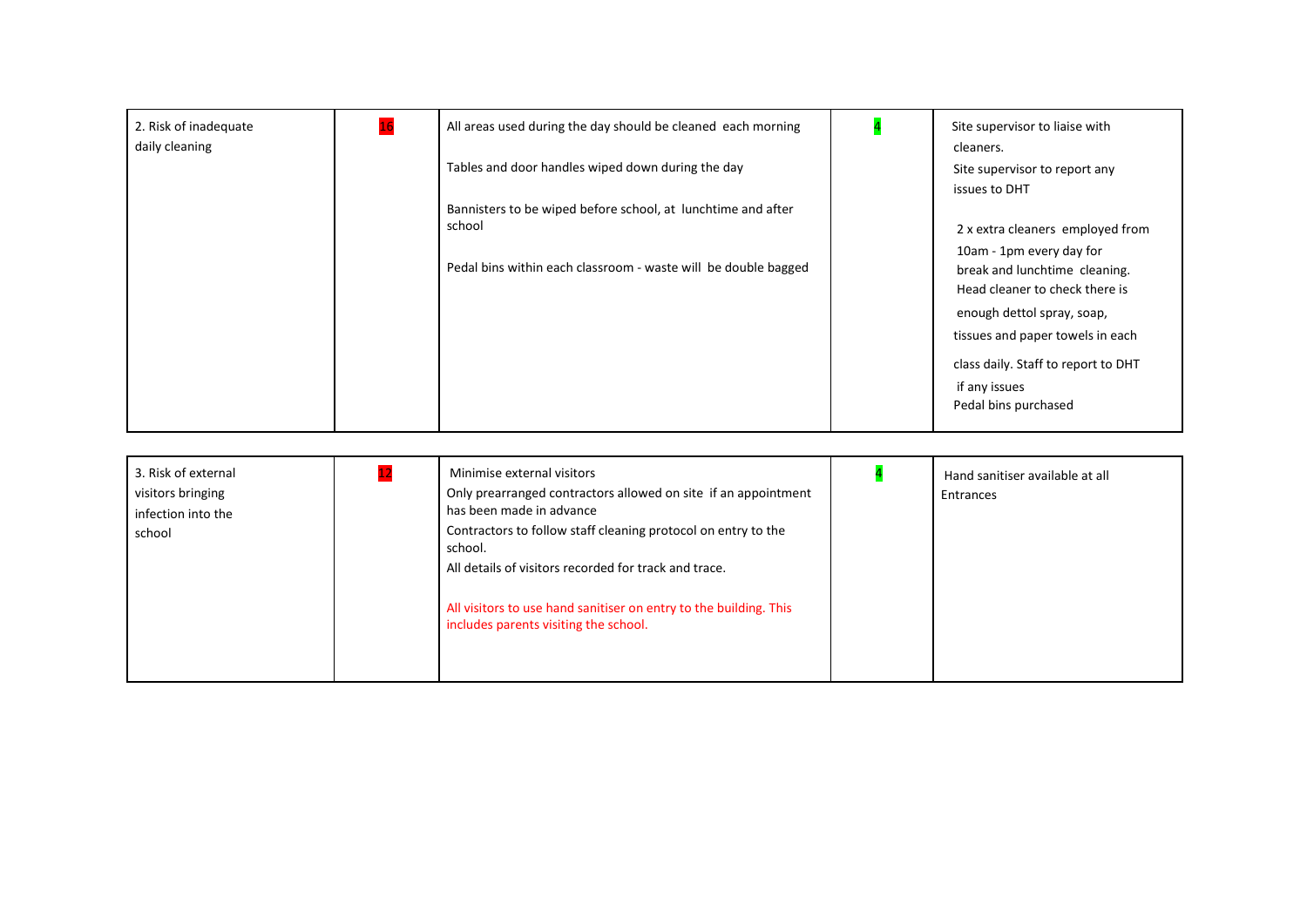| 4. Increased risk of transmission due<br>to lack of ventilation. | Doors and windows must be open for ventilation.                                                                                                                                            |  |
|------------------------------------------------------------------|--------------------------------------------------------------------------------------------------------------------------------------------------------------------------------------------|--|
|                                                                  | However, when weather is cold or wet, doors or windows must be<br>open. Additionally, at break or lunch both doors and windows<br>must be opened for a ventilation break least 15 minutes. |  |
|                                                                  | All classroom/office doors and windows to be kept open.                                                                                                                                    |  |
|                                                                  | CO2 monitors to be placed within each classroom. If the alarm<br>goes off then ventilation must be increased by opening more<br>windows/doors                                              |  |
| 5 High risk of infection due to<br>inadequate hand washing       | Clear guidelines for pupils on hand-washing/sanitising<br>throughout the day.                                                                                                              |  |
|                                                                  | Signs in all classrooms and toilets regarding hand-washing.<br>Soap and sanitiser replenished daily.                                                                                       |  |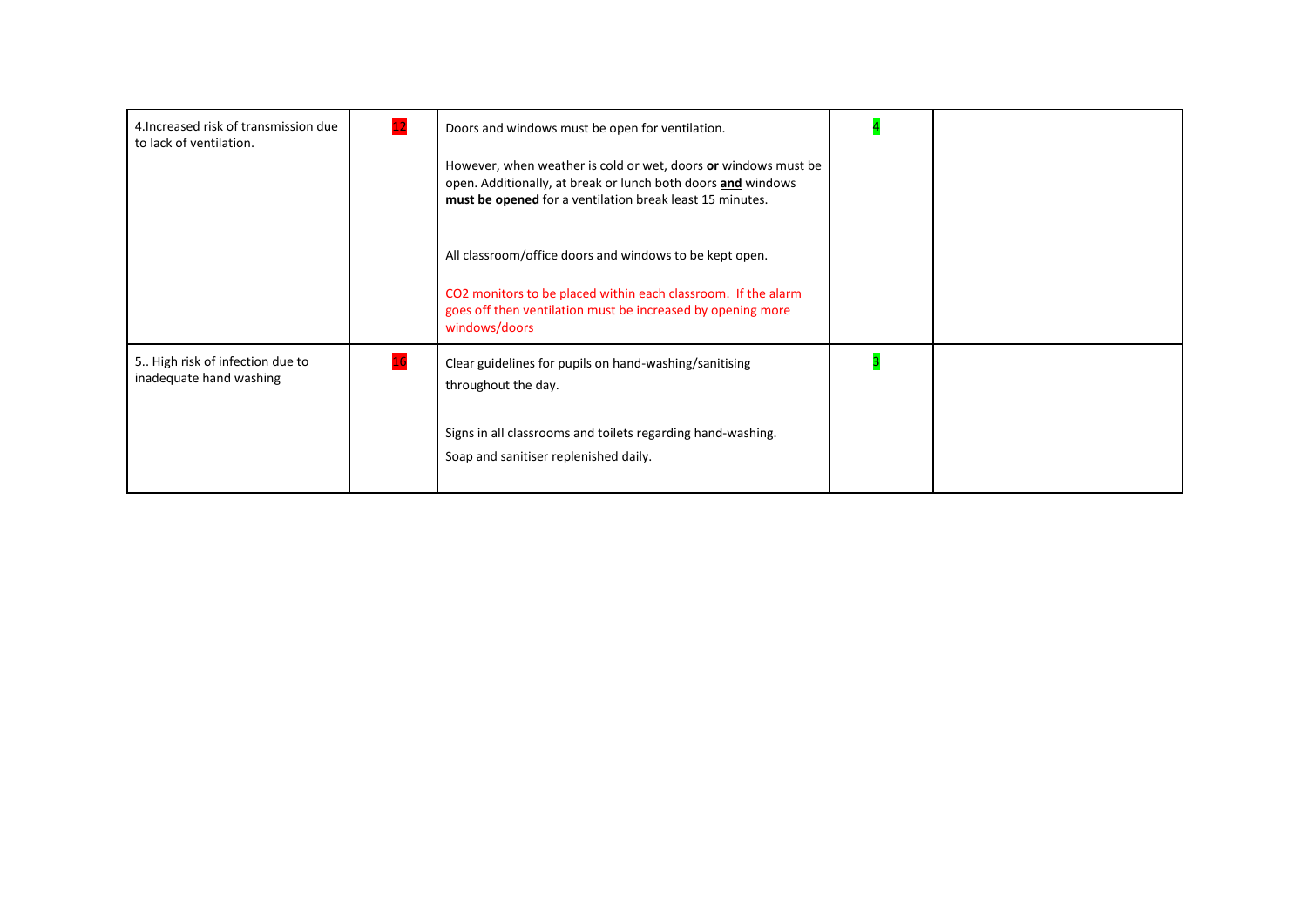| 16<br>6. COVID-19 spreading in the<br>school community | Schools following government recommended control measures set<br>out in the school's protective measures risk assessment.<br>Mass testing of staff will take place twice a week (Wednesday and<br>Sunday evening) and staff will take these tests at home. These<br>tests are to be taken 3-4 days apart<br>If a lateral flow test is positive then the individual is required to<br>isolate for 10 days as advised by track and trace. If they have a<br>negative lateral flow test on days 5 and 6 (or 2 consecutive days<br>after this time) then they may return to work.<br>Individuals are not required to self-isolate if they live in the same<br>household as someone with COVID-19, or are a close contact of<br>someone with COVID-19, and any of the following apply:<br>they are fully vaccinated<br>they are below the age of 18 years and 6 months<br>They will be contacted by NHS Test and Trace, informed they have been<br>in close contact with a positive case and advised to take a PCR test.<br>If a member of staff is unvaccinated and are have been identified as a<br>close contact of a positive case, they must isolate for 10 days.<br>Unvaccinated members of staff should continue to distance themselves | Ensure more tests for staff are ordered<br>as required. |
|--------------------------------------------------------|-------------------------------------------------------------------------------------------------------------------------------------------------------------------------------------------------------------------------------------------------------------------------------------------------------------------------------------------------------------------------------------------------------------------------------------------------------------------------------------------------------------------------------------------------------------------------------------------------------------------------------------------------------------------------------------------------------------------------------------------------------------------------------------------------------------------------------------------------------------------------------------------------------------------------------------------------------------------------------------------------------------------------------------------------------------------------------------------------------------------------------------------------------------------------------------------------------------------------------------------|---------------------------------------------------------|
|                                                        | from other staff to reduce the risk of transmission.                                                                                                                                                                                                                                                                                                                                                                                                                                                                                                                                                                                                                                                                                                                                                                                                                                                                                                                                                                                                                                                                                                                                                                                      |                                                         |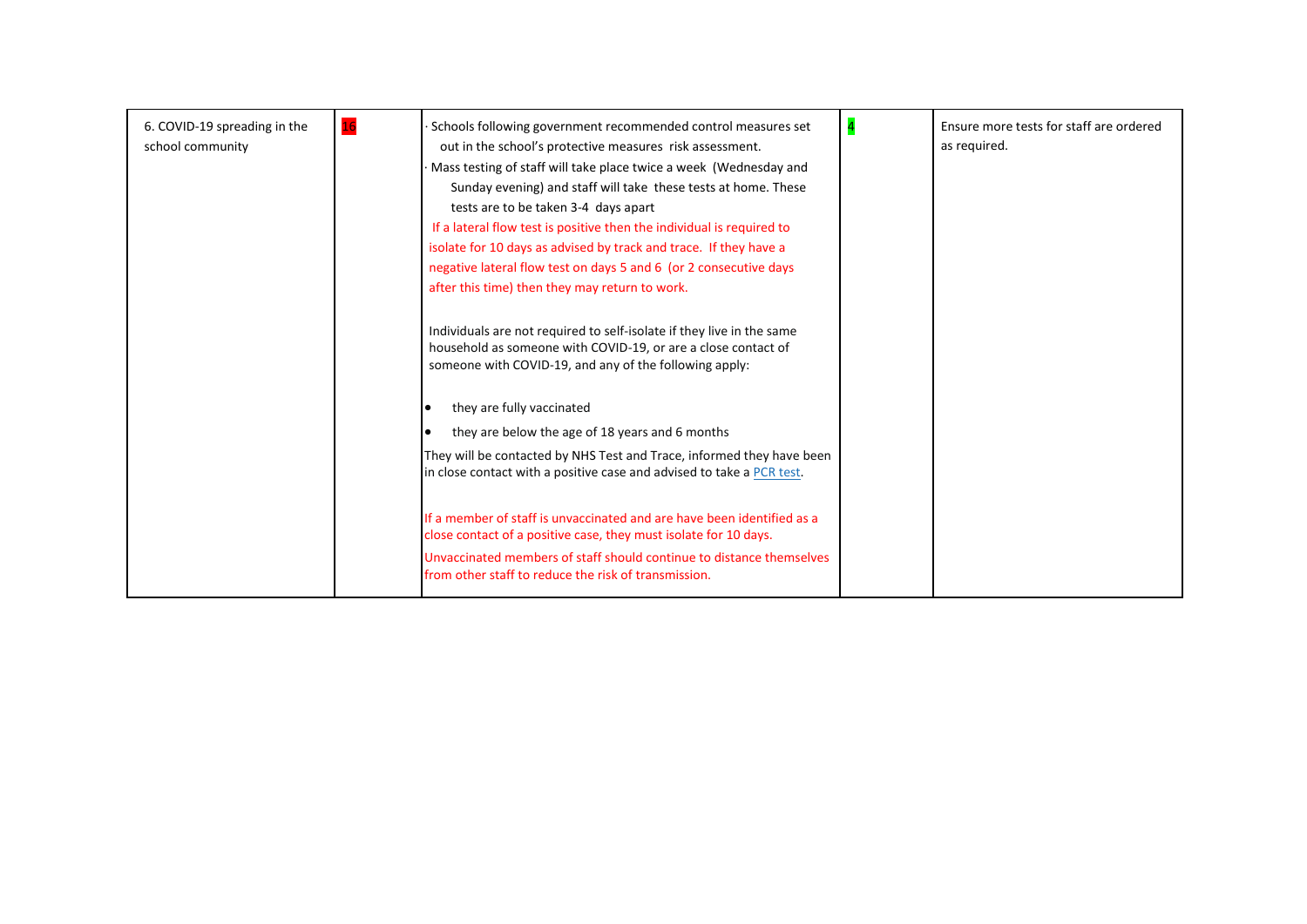| 7. Tests to be stored correctly<br>and collection managed in a<br>safe way | · Tests to be kept securely in school office to prevent<br>unauthorized access<br>· Not be stored outside. Stored in a cool, dry place. Test kits<br>will be stored in a temperature between 2 and 30<br>degrees.<br>· The kits should be used at room temperature (15 to 30<br>degrees). If the kit has been stored in a cool area less than<br>15 degrees, leave it at normal room temperature for 30<br>minutes before using.<br>. Enough space for social distancing will be allowed when giving<br>out tests.<br>· Those collecting their kit should:<br>- wear appropriate face covering at all times<br>- hand sanitise before collecting and signing<br>- maintain 2m from staff coming to collect |  |
|----------------------------------------------------------------------------|------------------------------------------------------------------------------------------------------------------------------------------------------------------------------------------------------------------------------------------------------------------------------------------------------------------------------------------------------------------------------------------------------------------------------------------------------------------------------------------------------------------------------------------------------------------------------------------------------------------------------------------------------------------------------------------------------------|--|
|                                                                            | their test                                                                                                                                                                                                                                                                                                                                                                                                                                                                                                                                                                                                                                                                                                 |  |

| 8. Plans may become<br>unfit for purpose | SLT to review plans weekly on a Thursday,<br>Juniper catering and cleaning, bearing in mind any new advice from<br>the government | Reviewed weekly. |
|------------------------------------------|-----------------------------------------------------------------------------------------------------------------------------------|------------------|
|                                          | Should an outbreak occur in school further control measures will be<br>put in place.                                              |                  |